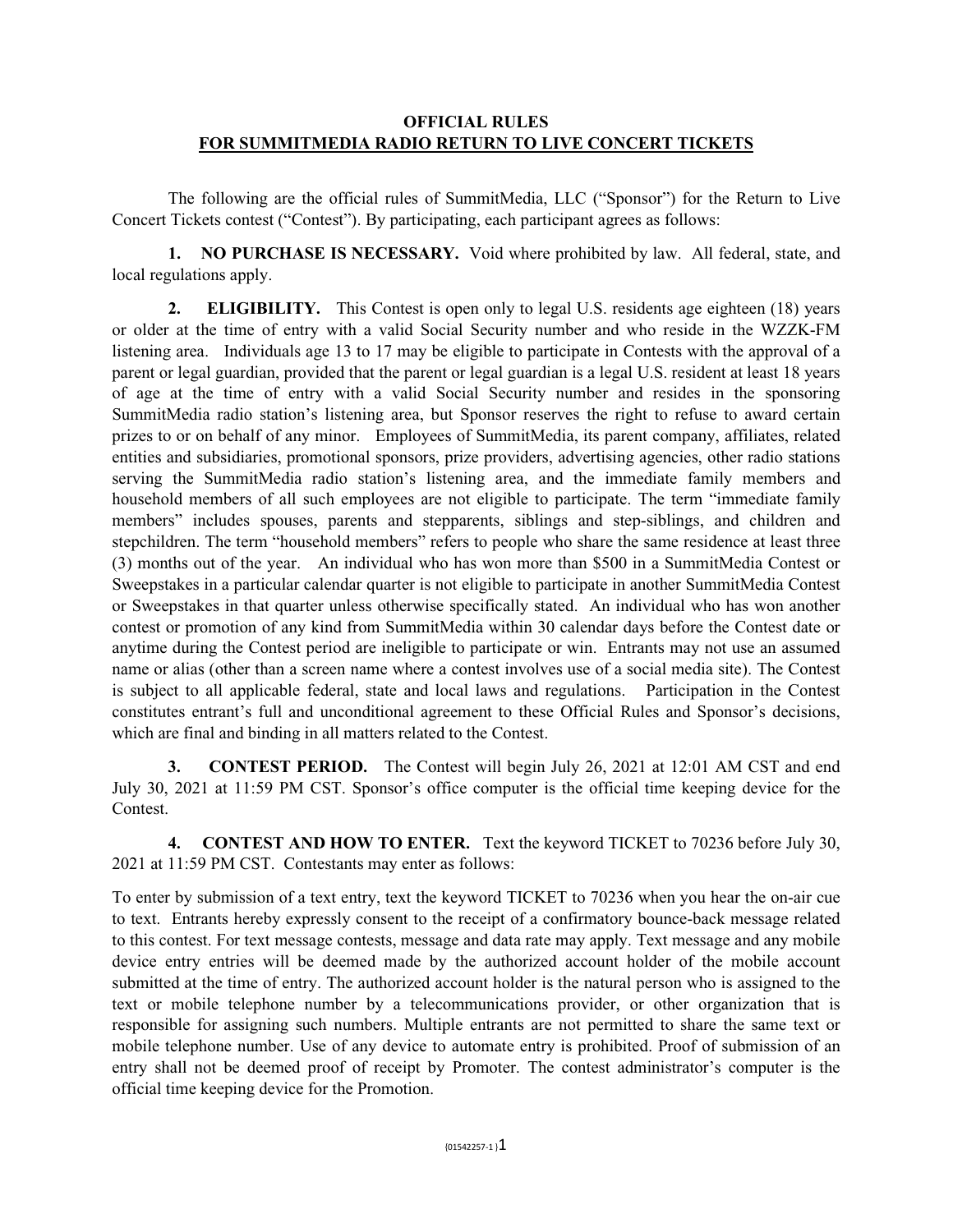In any contest using on-line voting, unless otherwise stated in the rules of that specific contest, such voting is limited to one vote per verified email address. If an entrant receives multiple and/or irregular votes or multiple votes from the same source, including votes generated by a program, script, macro or other automated means, Sponsor reserves the right to disqualify the entrant, in its sole discretion. Sponsor shall not be responsible for lost, late, incomplete, invalid, unintelligible, inappropriate or misdirected entries, all of which will be disqualified. In the event of a dispute as to any entry, the authorized account holder of the email address or telephone number used to enter will be deemed to be the participant. The "authorized account holder" is the natural person assigned the telephone number by the wireless carrier or an email address by an Internet access provider, online service provider or other organization responsible for assigning email addresses for the domain associated with the submitted address. Potential winner may be required to show proof of being the authorized account holder. All entries become the sole and exclusive property of Sponsor and will not be returned. Sponsor reserves the right to contact entrants and all other individuals whose email address is submitted as part of a Contest.

5. **TELEPHONE AND DELIVERY DISCLAIMER**. Participants are restricted to the use of ordinary telephone equipment. Participants that enable the "Caller ID" block function will not be allowed to participate unless they enter their correct area code and telephone number. The Sponsor disclaims all liability for the inability of a participant to complete or continue a telephone call due to equipment malfunction, busy lines, inadvertent disconnections, acts beyond the Sponsor's control, or otherwise. The Sponsor disclaims all liability for any delays, misdelivery, loss, or failure in the delivery of any item sent by mail, courier, express, electronic transmission, or other delivery method. The Sponsor is not responsible for mechanical, technical, electronic, communications, telephone, computer, hardware or software malfunctions or failures of any kind, including: failed, incomplete, garbled or delayed transmission of online entries, traffic congestion on telephone lines, the Internet or at any website or lost or unavailable network connections which may limit an online entrant's ability to participate in the contest, and any injury or damage to entrant's or any other person's computer related to or resulting from participating in or downloading any information necessary to participate in this contest. Due to the time delay that exists between a SummitMedia radio station's over-the-air signal and its online webcast, listeners who listen to a SummitMedia radio station online may hear Contest information or a cue to call later than listeners listening to the station's over-the-air signal. As a result, the odds of an online listener winning a Contest may be diminished.

**6. WINNER SELECTION AND ODDS OF WINNING.** Winners will be randomly selected on or about August 2, 2021 by the sponsor. If the Contest requires Entrant to answer trivia, provide information or otherwise perform in some manner to participate and qualify to win, the decisions of Sponsor and/or the other judges will be final as to all matters including the accuracy and/or completeness of the answer, as well as the quality of the information or other performance. Odds of winning a Contest prize depend on a number of factors, including, but not limited to, the number of eligible entries received by Sponsor during the Contest Period and the number of listeners participating at any given time. The winning entrant will be contacted using the email address and/or telephone number provided with the entry and will be awarded the prize subject to verification of eligibility and compliance with the terms of these rules or the specific Contest rules. Sponsor's decisions as to the administration and operation of Contests and the selection of potential winners are final and binding in all matters related to the Contest. Any protest in the conducting of the contest, the selection of the winners, or the awarding of prizes must be made within three days of the conclusion of the contest; the resolution of any protest shall be in the sole discretion of Sponsor, whose decision shall be considered final.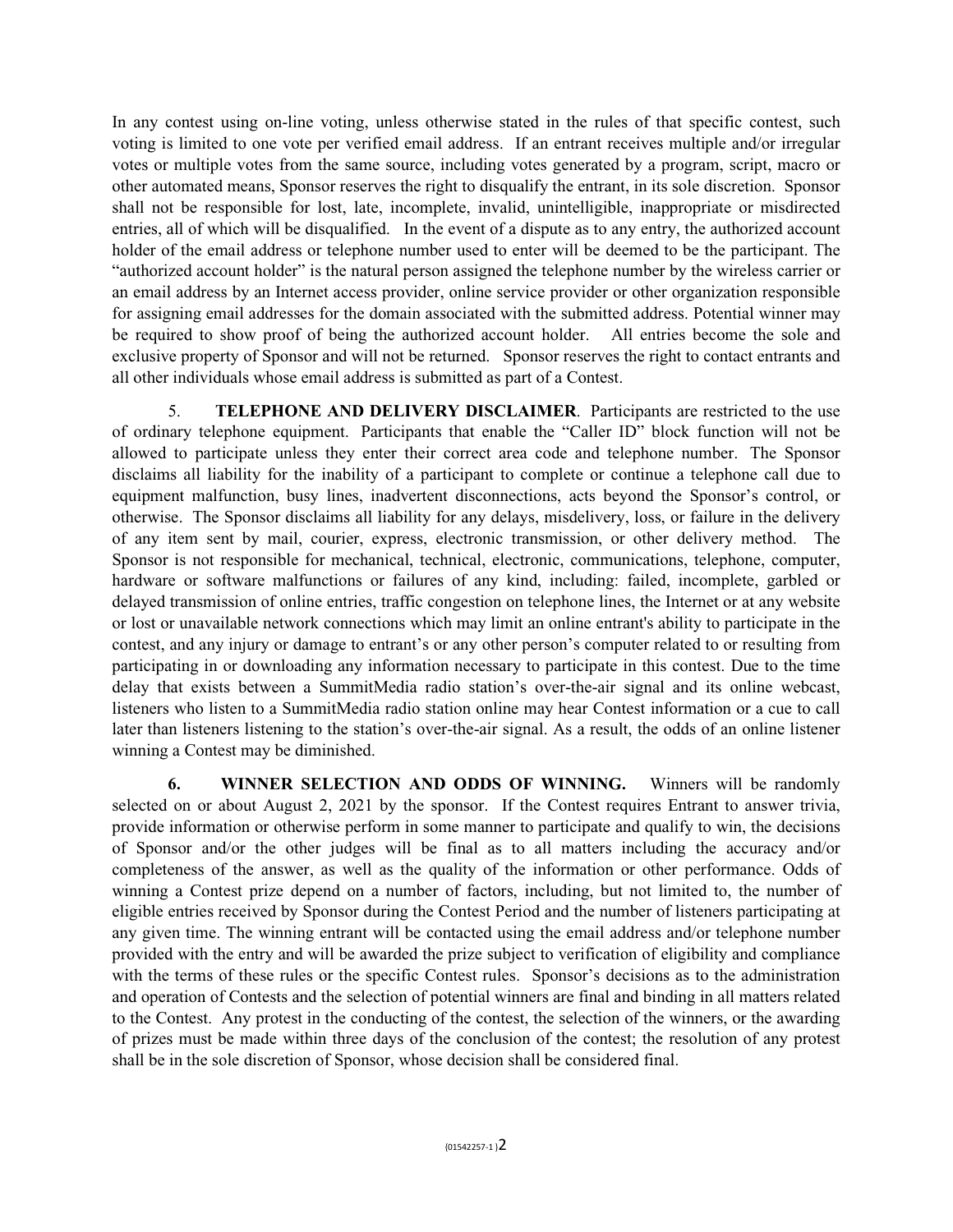**7. NOTIFICATION AND VERIFICATION OF POTENTIAL WINNER.** POTENTIAL CONTEST WINNERS ARE SUBJECT TO VERIFICATION BY SPONSOR WHOSE DECISIONS ARE FINAL AND BINDING IN ALL MATTERS RELATED TO THE CONTEST. The potential winner must continue to comply with all terms and conditions of these Official Rules and/or the Office Rules of the specific Contest and winning is contingent upon fulfilling all requirements. The potential winner will be notified by email and/or telephone call, after the date the Contest concludes. Failure to respond to the initial verification contact within three (3) days of notification may result in disqualification. The potential winner will be required to provide proof of identity, execute an affidavit of eligibility, a liability/publicity release (except where prohibited), and a W-9 IRS Form, in order to claim his/her prize. A winner who executes these documents within the required time period will be deemed to have accepted the prize and thereafter will not be permitted to rescind their acceptance of the prize and/or return the prize. If a potential winner cannot be contacted, fails to provide the affidavit of eligibility and/or the liability/publicity release within the required time period, or if the prize or prize notification is returned as undeliverable, potential winner forfeits the prize. In the event that the potential winner of a Contest prize is disqualified for any reason, Sponsor may award the applicable prize to an alternate winner by random drawing from among all remaining eligible entries, or other means chosen by the Sponsor and indicated in the particular contest rules.

**8. PRIZES.** A total of 5 pair of tickets will be awarded. Winners will be allowed to pick two tickets to one of the following concert events:

Tuscaloosa Amphitheater

- Lady A
- Rod Wave
- Chris Tomlin
- Keith Sweat
- Santana
- The Beach Boys
- Earth, Wind & Fire

Oak Mountain Amphitheatre

- Alabama
- Jonas Brothers
- The Black Crowes
- Jason Isbell & The 400 Unit
- Thomas Rhett
- NF
- Slipknot
- NEEDTOBREATHE

Tickets have an approximate retail value of \$50.00 US Dollars per ticket for an approximate value of \$100.00 US Dollars. Winner is responsible for all taxes associated with prize receipt and/or use. Sponsor reserves the right to substitute any listed prize for one of equal or greater value for any reason.

For prizes that involve travel, winner agrees to accept all blackout dates, space availability limitations, etc. established by Sponsor's prize provider(s), such as those regarding hotels, airlines, railroads and ships. Actual value of trip may vary based on point of departure and airfare fluctuations. Any difference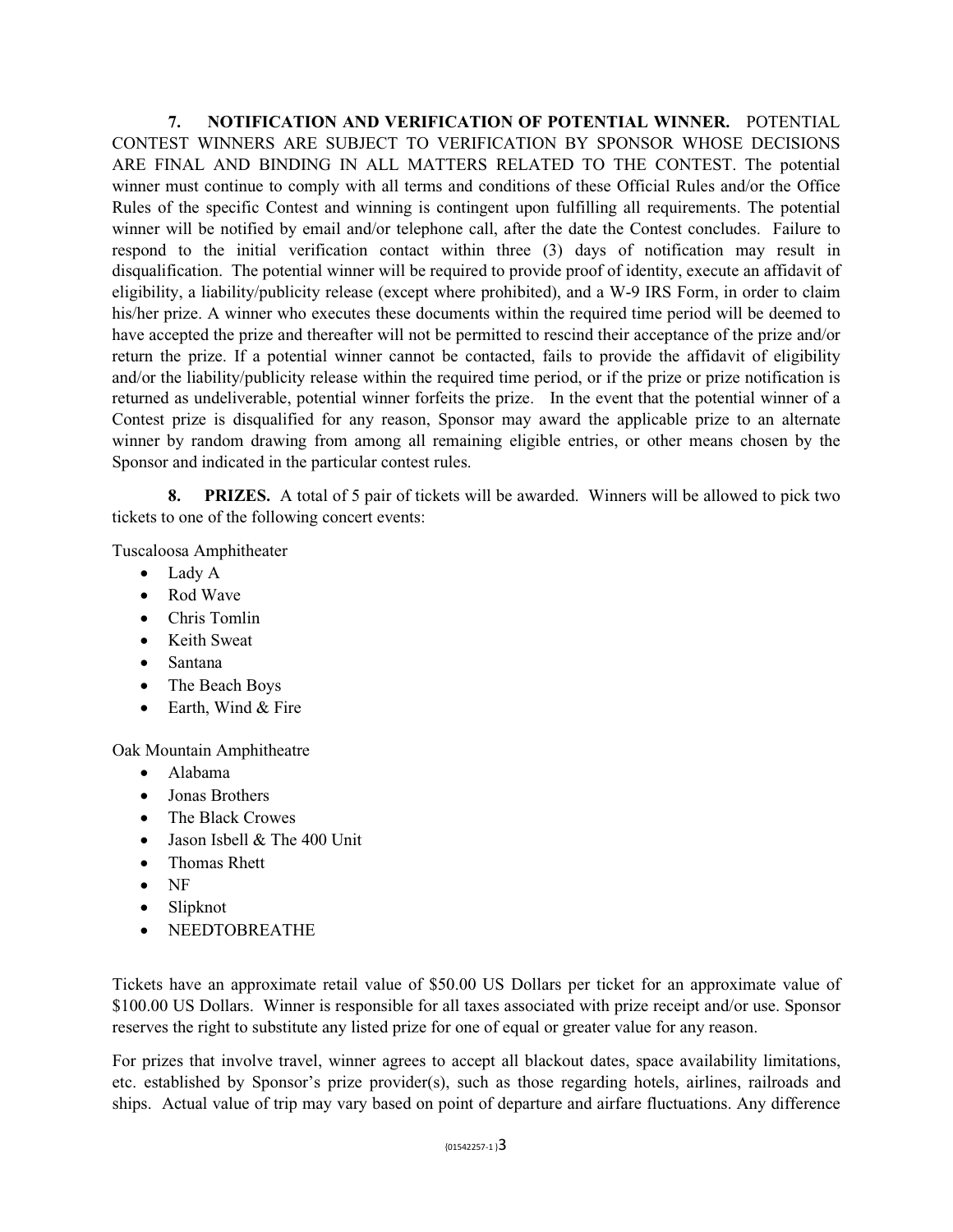between stated approximate retail value and actual value of Prize will not be awarded and is specified in these Official Contest Rules. Airline tickets are non-refundable/non-transferable and are not valid for upgrades and/or frequent flyer miles. All airline tickets are subject to flight variation, work stoppages, and schedule or route changes. Selection of airline and hotel are solely within Sponsor's discretion. Meals, gratuities, luggage fees, incidental hotel charges and any other travel-related expenses not specified herein are the sole responsibility of winner and guest. The Sponsor shall not be responsible for any cancellations, delays, diversions or substitution or any act or omissions whatsoever by the air carriers, hotels, venue operators, transportation companies, prize providers or any other persons providing any prize-related services or accommodations. Lost, stolen or damaged airline tickets, travel vouchers or certificates will not be replaced or exchanged. Additional prize award details and travel information to be provided to the prizewinner at the time of notification. Travel for the trip awarded must take place on and/or within the designated dates and is subject to schedule and availability, alternative travel dates will not be provided. If the prizewinner(s) is unavailable for travel on the designated dates, the specified or prize will be forfeited and may or may not be awarded to an alternate prizewinner(s) at the sole discretion of the Sponsor. Exact travel dates and arrangements may be subject to availability whether specified or not. Winner and travel guest must travel on same itinerary. Any and all airport transfers, ground transportation, meals, incidentals, gratuities, phone calls, luggage fees, travel insurance and applicable taxes (including, but not limited to all local, state and federal taxes) and any and all other expenses not specifically mentioned herein are the sole responsibility of the prize winner. If, for any reason, any part of the trip package is canceled or shall become unavailable, postponed or canceled, the Sponsor shall have no further responsibility for that portion of the prize and the prize will be awarded without the inclusion of the item on the same itinerary. Trips are non-transferable and no substitution will be made except as provided at the Sponsor's or prize provider's sole discretion. If the trip requires traveling outside of the U.S., the winner must have a valid U.S. passport, and if winner does not have a passport at the time of travel, the trip prize may be forfeited. If the winner is eligible, but a minor in his/her state of residence, the travel guest must be winner's parent or legal guardian. A MINOR (DETERMINED BY THE AGE OF MAJORITY IN HIS/HER STATE OF RESIDENCE) MAY ONLY ACCOMPANY THE WINNER AS A TRAVEL GUEST IF THE WINNER IS THE MINOR'S PARENT OR LEGAL GUARDIAN. ALL MINORS MUST BE ACCOMPANIED AT ALL TIMES DURING TRIP (INCLUDING, BUT NOT LIMITED TO, IN-FLIGHT, HOTEL STAY AND ALL PRIZE-RELATED EVENTS) BY MINOR'S PARENT OR LEGAL GUARDIAN. In taking any trip as a prize from Sponsor, winner does so entirely on their own initiative, risk and responsibility. BY ACCEPTING PRIZE, WINNERS ACCEPT THE INHERENTLY DANGEROUS NATURE AND RISK IN ANY TRAVEL OR TRANSPORTATION, INCLUDING BOATING, SUCH RISK INCLUDING PERSONAL INJURY AND/OR DEATH, ACKNOWLEDGES THAT HIS/HER PARTICIPATION IN THE PRIZE EVENT IS VOLUNTARY, ACKNOWLEDGES THAT THERE ARE NATURAL FACTORS AND OCCURRENCES WHICH MAY IMPACT ON OR AFFECT THE SAFETY OF THE ACTIVITIES HE/SHE IS PARTICIPATING IN AND HE/SHE ASSUMES THE RISK OF SUCH FACTORS AND OCCURRENCES AND AGREES THAT THE SPONSOR AND RELEASED PARTIES SHALL NOT BE IN ANY WAY RESPONSIBLE FOR ANY RESULTING INJURY AND/OR DEATH.

If concerts or other ticketed events have been awarded as a prize and the concert or event is postponed, rained out, cancelled or does not occur for other reasons beyond Sponsor's control, or if prize winner fails to attend the concert or event, Sponsor will not be responsible for replacing the prize.

If promotional cards are awarded as a prize, the promotional cards shall include and herein be referenced as "promotional card(s)" collectively to any prefunded bank card, a gift card, an electronic gift card, stored-value card or certificate, a store card, merchant card, voucher for services or goods, a gift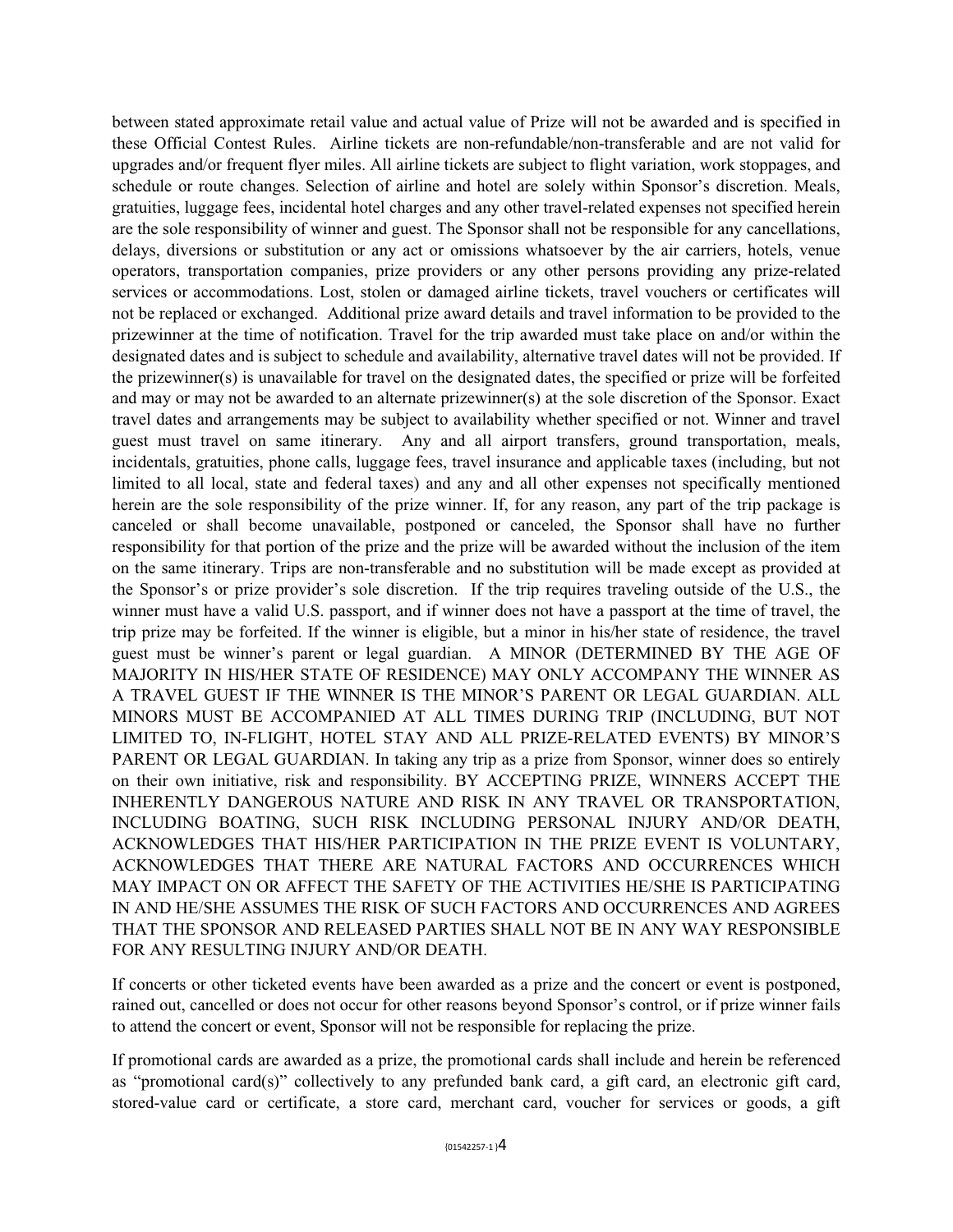certificate or similar instrument and other redeemable instruments with value credit or the like that may be awarded are subject to terms, conditions and restrictions as set by issuer. Promotional cards are subject to the terms of use, applicable conditions and restrictions, including any expiration dates, promulgated by issuer of card. The promotional cards are not transferable, redeemable for cash or exchangeable for any other prize. Redemption of the promotional card will be subject to the standard terms, conditions and restrictions applicable to the participating merchant and or the card issuer in effect on the day of issuance of the promotional card. The promotional card cannot be redeemed for the purchase of other promotional cards. Except as required by law, the promotional card cannot be reloaded, resold, transferred for value, redeemed for cash, or applied to any other account. The Sponsor is not responsible if any promotional card is lost, stolen, destroyed or used without permission. If the promotional card is lost or stolen, it will not be replaced.

If winner requests that a prize be mailed to him/her, and Sponsor agrees to do so, winner agrees that Sponsor will send the prize by U.S. Postal Service, and that Sponsor is not responsible for lost, stolen, or misdirected mail, and that the prize will not be replaced if it is not received by winner.

ALL PRIZES ARE AWARDED "AS IS" AND THE SPONSOR DOES NOT MAKE (AND IS NOT RESPONSIBLE FOR) ANY REPRESENTATIONS, GUARANTEES, OR WARRANTIES OF ANY KIND, EXPRESS OR IMPLIED, IN FACT OR IN LAW, RELATING TO ANY PRIZE (INCLUDING, WITHOUT LIMITATION, ANY IMPLIED WARRANTY OF MERCHANTABILITY OR FITNESS FOR A PARTICULAR PURPOSE), AND ALL SUCH WARRANTIES ARE HEREBY DISCLAIMED.

**9. ENTRY CONDITIONS AND RELEASE.** By entering the Contest, each participant agrees to: (a) comply with and be bound by these Official Rules, the Office Rules of the Contest, and the decisions of Sponsor, which are binding and final in all matters relating to the Contest; (b) release and hold harmless Sponsor, SummitMedia, and its subsidiaries, related and affiliated companies, participating sponsors, the prize suppliers and any other organizations responsible for sponsoring, fulfilling, administering, advertising or promoting the Contest, and each of their respective past and present officers, directors, employees, agents and representatives (collectively, the "Released Parties") from and against any and all claims, expenses, and liability, including but not limited to negligence and damages of any kind to persons and property, including but not limited to invasion of privacy (under appropriation, intrusion, public disclosure of private facts, false light in the public eye or other legal theory), defamation, slander, libel, violation of right of publicity, infringement of trademark, copyright or other intellectual property rights, property damage, or death or personal injury arising out of or relating to a participant's entry, creation of an entry or submission of an entry, participation in the Contest, acceptance or use or misuse of prize (including any travel or activity related thereto) and/or the broadcast, exploitation or use of entry; and (c) indemnify, defend and hold harmless the Released Parties from and against any and all claims, expenses, and liabilities (including reasonable attorneys' fees) arising out of or relating to an entrant's participation in the Contest and/or entrant's acceptance, use, non-use or misuse of the prize.

**10. PUBLICITY.** Except where prohibited, participation in the Contest constitutes winner's consent to Sponsor's and its agents' use of winner's name, likeness, photograph, voice, opinions and/or hometown and state for promotional purposes in any media, worldwide, without further payment or consideration, unless otherwise prohibited by law. Each contest participant acknowledges and agrees that any telephone calls placed to the Station's contest line may be broadcast live on the Station, and also may be recorded for use on-air at a later time. Winners may be required to sign a separate publicity waiver and/or release upon collecting a prize.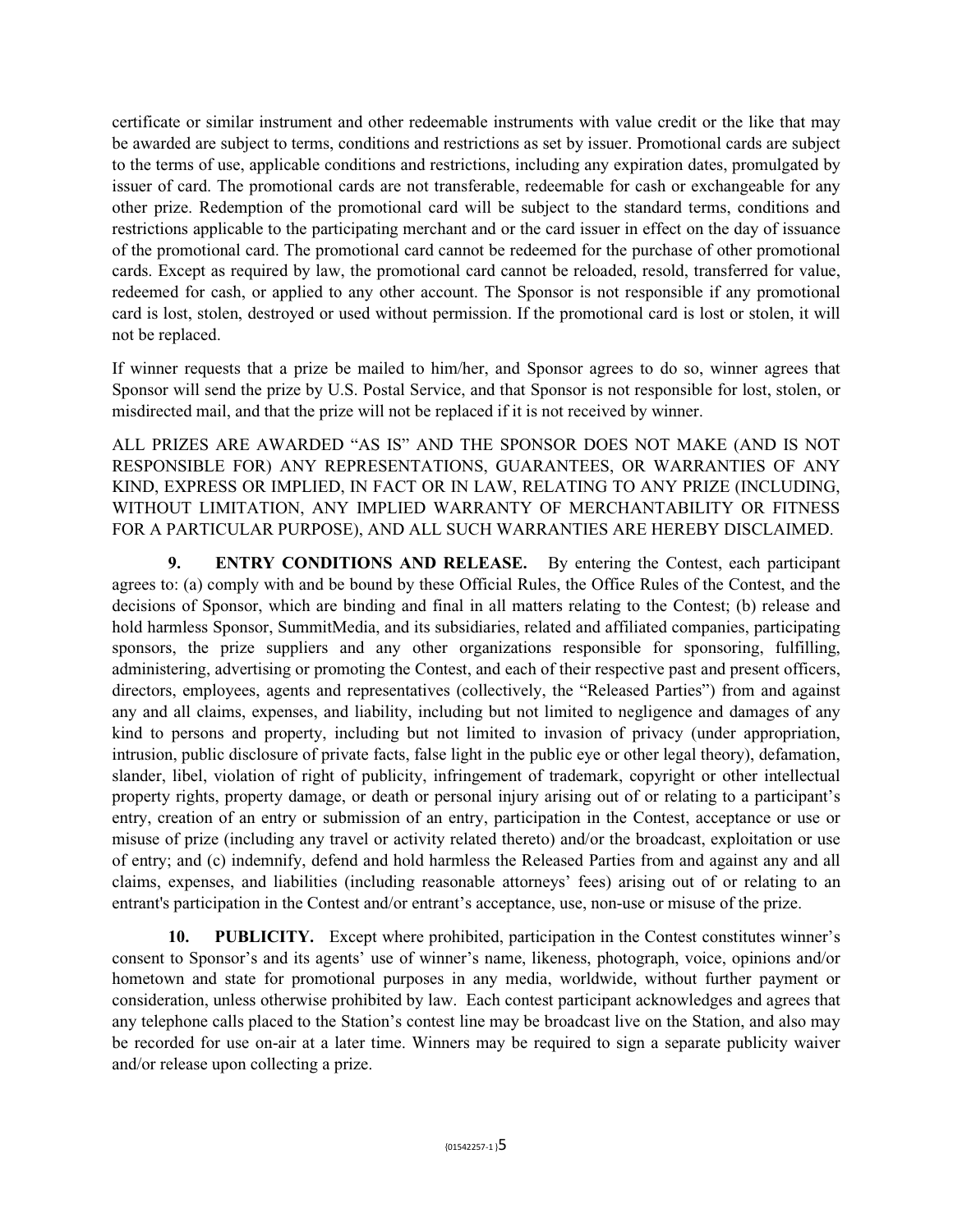**11. CONSUMER CREATED CONTENT.** If the entry for the Contest includes any creative material from the participant, including but not limited to, consumer created content, by submitting your entry: (1) you agree that your disclosure is gratuitous, unsolicited and without restriction and will not place Sponsor or its Contest partners under any fiduciary or other obligation, that Sponsor is free to disclose the ideas on a non-confidential basis to anyone or otherwise use the ideas without any additional compensation to you; (2) you acknowledge that, by acceptance of your submission, Sponsor and its contest sponsors do not waive any rights to use similar or related ideas previously known to Sponsor or its partners, or developed by their employees, or obtained from sources other than you; (3) you are verifying that you are the owner and producer of the submitted material and that no third party ownership rights exist to any material submitted, or, to the extent that any third party ownership rights exist, you have obtained all necessary licenses and/or clearances to use such third party content, and (4) you are hereby granting Sponsor a perpetual, worldwide, nonexclusive, royalty-free, sub-licensable (through multiple tiers) right and license to use, publish, reproduce, display, perform, adapt, modify, distribute, have distributed and promote such content in any form, in all media now known or hereinafter created, anywhere in the world, for any purpose.

All Content submitted must confirm to the additional submission requirements set forth as follows to be eligible:

• Content must comply with these Official General Rules, the rules of the specific contest, and any Terms of Service on the Sponsor website;

• Content must be uploaded/submitted in the format specified and must comply with the posting requirements set forth above and as posted on the Sponsor website.

• The Content must be Federal Communications Commission acceptable, including no use of indecent or obscene material or language;

• Content cannot be sexually explicit or suggestive, unnecessarily violent or derogatory of any ethnic, racial, gender, religious, professional or age group, profane or pornographic, contain nudity or any materially dangerous activity;

• Content cannot promote alcohol, illegal drugs, tobacco, or firearms/weapons (or the use of any of the foregoing), and cannot promote or portray any activities that may appear unsafe or dangerous, or any particular political agenda or message;

• Content cannot be offensive, endorse any form of hate or hate group;

• Content cannot defame, misrepresent or contain disparaging, libelous, or misleading remarks, comments, or material about the Sponsor, the station, any of their respective products and/or services, or about any other people, products or companies;

Content cannot infringe on or violate any copyright, patent, trademark, trade secret, trade dress, right of publicity, or other intellectual property, proprietary, or contractual right of a third party and cannot contain any personal identification such as license plate numbers, personal names, e-mail addresses or street addresses, other than entrant's;

• Content cannot advertise or promote any brand or product of any kind, without permission;

• Content cannot contain copyrighted materials owned by others (including photographs, sculptures, paintings and other works of art or images published on or in websites, television, movies or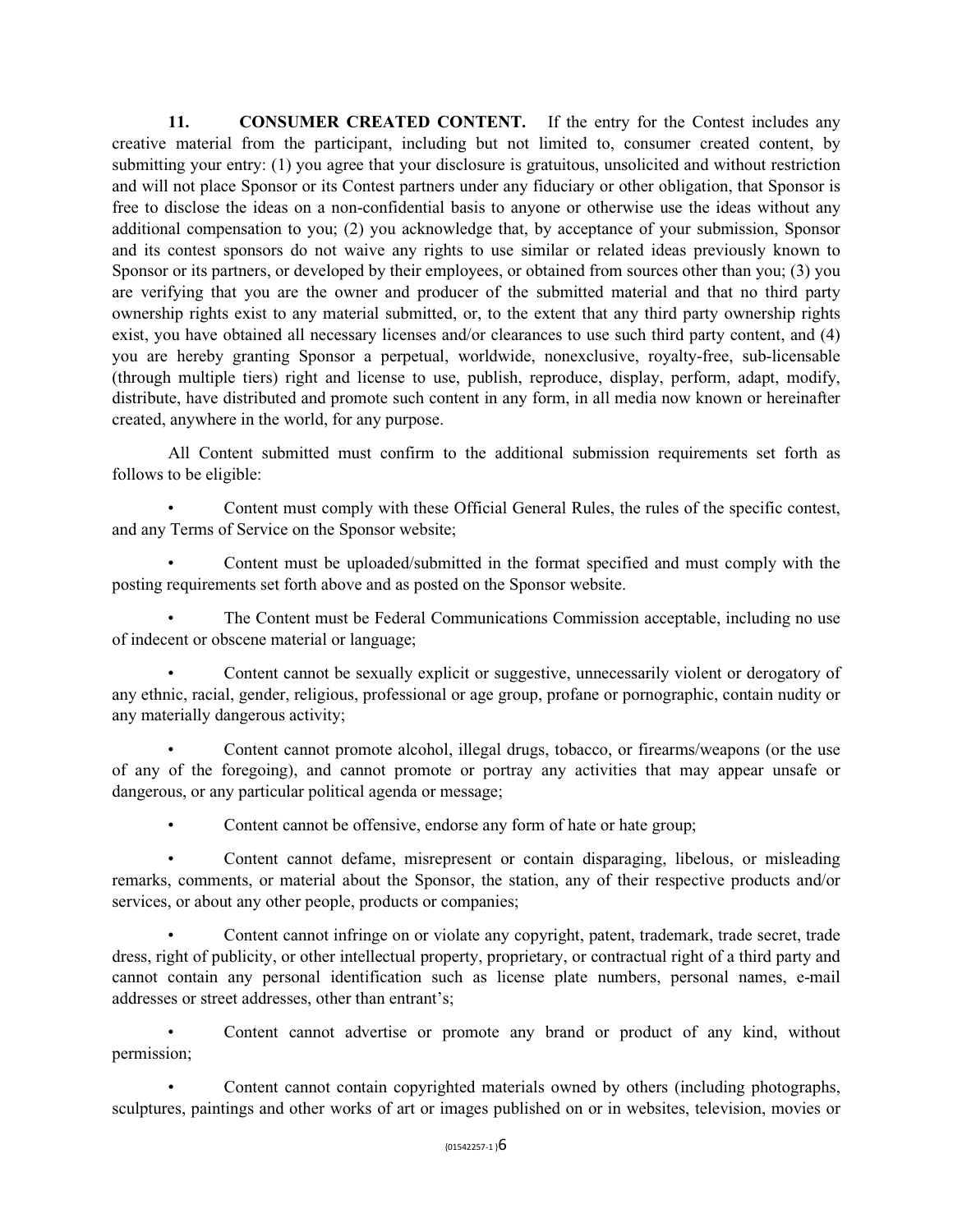other media) without permission (Sponsor does not permit the infringement of others' rights and any use of materials not original to the entrant, except copyrighted materials owned by Sponsor, is grounds for disqualification from the Contest. Therefore, do not copy your favorite movie, book or photo or include materials, images, graphics, music or trademarks belonging to any third parties or incorporate the names, voices, likeness or personas of any party other than yourself unless you have obtained all rights necessary to permit you to use same in connection with your content and grant the rights herein granted to Sponsor and Contest Entities);

• Content shall not include any background artwork, unless it is an original work of the entrant (any artwork, murals, etc. that can be seen in the Content must be created solely by the entrant or entrant must be the sole owner of all copyright interests therein);

The Content cannot be abusive or harassing towards any individual or group of individuals regarding race, sex, religion, creed, national origin, age, disability, gender identity or expression, sexual orientation or any legally protected classification (which includes, but is not limited to, epithets or slurs, threats, intimidations, or hostile acts);

• Content cannot contain materials embodying the names, likenesses, photographs, or other indicia identifying any person, living or dead, without permission;

• Content cannot communicate any messages or images inconsistent with the positive images and/or goodwill to which Sponsor wishes to associate;

• Content cannot depict, and cannot itself, be in violation of any law; and

• The Content must be socially acceptable and in good taste, as determined by the station in the station's sole discretion.

ALL DECISIONS REGARDING THE APPROPRIATENESS OF THE MATERIALS CONTAINED IN THE CONTENT SHALL BE AT THE SOLE DISCRETION OF THE SPONSOR. The Sponsor reserves the right to reject any Content, in its sole discretion, based on the terms set forth herein as well as current broadcast standards and other programming and operating practices and policies established by the Sponsor and/or station for airing advertising. Any waiver of any obligation hereunder by Sponsor does not constitute a general waiver of any obligation to entrants. Sponsor reserves the right to waive the Contest Content requirements set forth herein in its reasonable discretion. Sponsor reserves the right, in its reasonable discretion, during or upon completion of the Entry Period, to request that any entrant resubmit his or her Content which fails to comply with the Content requirements prior to any judging period. CONSUMER CREATED CONTENT POSTED TO THE WEBSITE WAS NOT EDITED BY SPONSOR AND IS THE VIEWS/OPINIONS OF THE INDIVIDUAL ENTRANT AND DOES NOT REFLECT THE VIEWS OF SPONSOR IN ANY MANNER. If you think that any Content infringes your intellectual property rights, contact us by mail at DMCA Designated Agent, SummitMedia LLC, 2700 Corporate Drive #115, Birmingham, AL 35242 or by email to dmca@summitmediacorp.com.

**12. TAXES.** All State, Local, Federal and or other taxes, duties, tariffs, title fees, licensing fees, or other fees for prizes awarded in the Contest become the sole responsibility of the winner. Winners will be required to fill out and return an IRS W-9 tax form. Valuation of prizes may be based on information given to Sponsor by the provider of the prize. All those who win a prize or prizes over a certain threshold value in any given year may be issued an IRS Form 1099 to report their winnings.

**13. GENERAL CONDITIONS.** Sponsor may cancel the Contest or any part of the Contest, if any fraud, technical failures or any other factor beyond Sponsor's reasonable control impairs the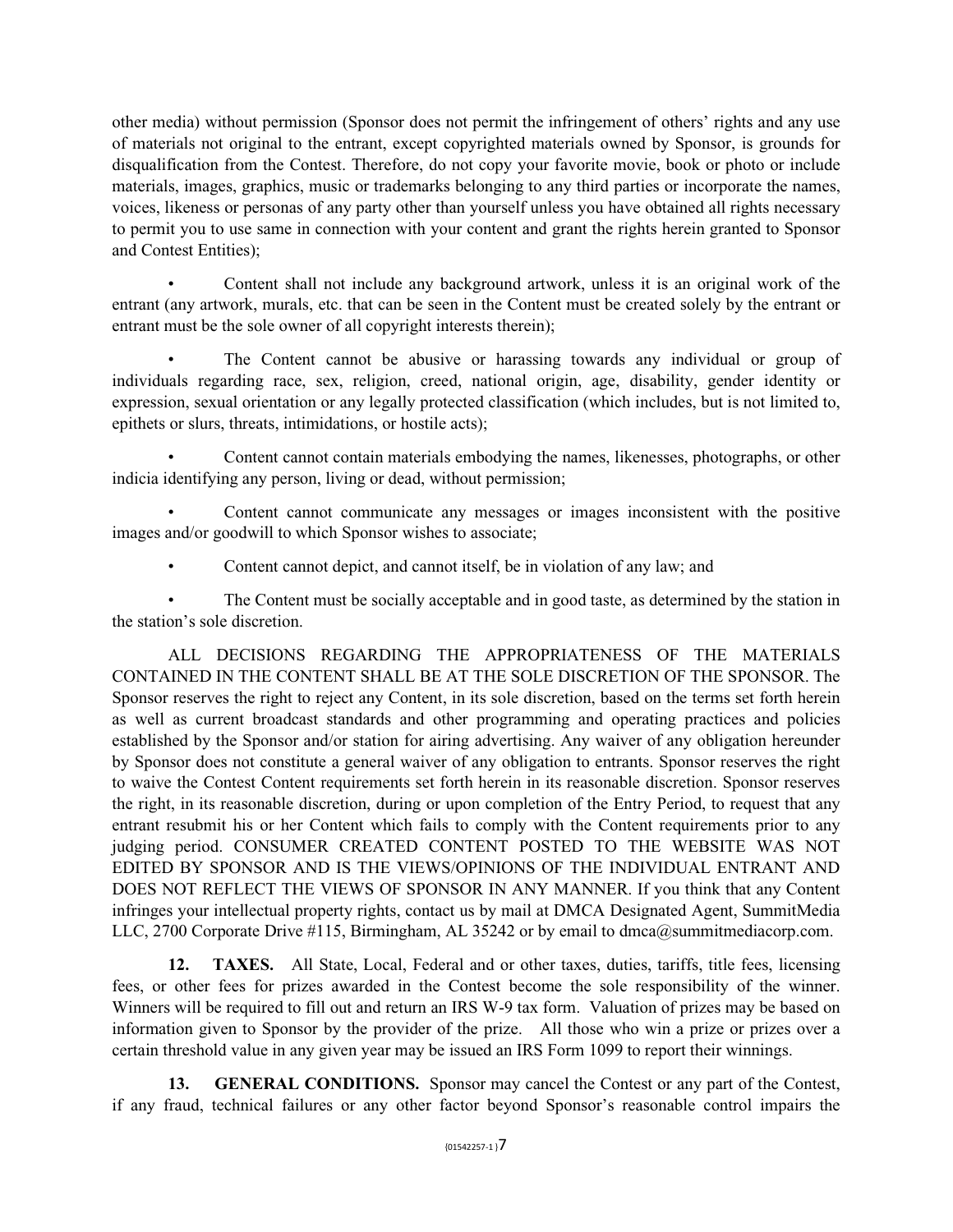integrity or proper functioning of the Contest, as determined by Sponsor in its sole discretion. Sponsor reserves the right in its sole discretion to disqualify any individual it finds to be tampering with the entry process or the operation of the Contest or to be acting in violation of these Official Rules or any other promotion or in an unsportsmanlike or disruptive manner, or to be acting in violation of any federal, state or local law. Any attempt by any person to deliberately undermine the legitimate operation of a Contest may be a violation of criminal and civil law, and should such an attempt be made, Sponsor reserves the right to seek legal remedies including damages from any such person to the fullest extent permitted by law. Sponsor may, in its sole discretion, waive or change any of these Official Rules in a particular case, but will advise the public of such waiver or changes as practicable as possible after they are made.

**14. LIMITATIONS OF LIABILITY.** The Released Parties are not responsible for: (1) any incorrect or inaccurate information, whether caused by entrants, printing errors or by any of the equipment or programming associated with or utilized in the Contest ; (2) technical failures of any kind, including but not limited to malfunctions, interruptions, or disconnections in phone lines or network hardware or software; (3) unauthorized human intervention in any part of the entry process or the Contest; (4) technical or human error which may occur in the administration of the Contest or the processing of entries; or (5) any injury or damage to persons or property which may be caused, directly or indirectly, in whole or in part, from entrant's participation in the Contest or receipt or use, non-use or misuse of any prize. If for any reason an entrant's entry is confirmed to have been erroneously deleted, lost, or otherwise destroyed or corrupted, entrant's sole remedy is another entry in the Contest, provided that if it is not possible to award another entry due to discontinuance or completion of the Contest, or any part of it, for any reason, Sponsor, at its discretion, may elect to hold a random drawing from among all eligible entries received up to the date of discontinuance for any or all of the prizes offered herein. No more than the stated number of prizes will be awarded. In the event that production, technical, programming or any other reason causes more than stated number of prizes as set forth in these Official Rules to be available or claimed, Sponsor reserves the right to award only the stated number of prizes by a random drawing among all legitimate, unawarded, eligible prize claims.

**15. DISPUTES.** Any controversy or claim arising out of or relating to the Contest shall be settled by binding arbitration in a location determined by the arbitrator as set forth herein (provided that such location is reasonably convenient for claimant), or at such other location as may be mutually agreed upon by the parties, in accordance with the procedural rules for commercial disputes set forth in the Comprehensive Arbitration Rules and Procedures of JAMS ("JAMS Rules and Procedures") then prevailing, and judgment upon the award rendered by the arbitrator(s) may be entered in any court having jurisdiction thereof. The arbitrator shall be selected pursuant to the JAMS Rules and Procedures. The arbitrator shall apply the law of the state of the sponsoring station, consistent with the Federal Arbitration Act and applicable statutes of limitations and shall honor claims of privilege recognized at law. If any part of this arbitration provision is deemed to be invalid, unenforceable or illegal (other than those claims will not be arbitrated on a class or representative basis), or otherwise conflicts with the rules and procedures established by JAMS, then the balance of this arbitration provision shall remain in effect and shall be construed in accordance with its terms as if the invalid, unenforceable, illegal or conflicting provision were not contained herein. If, however, the portion that is deemed invalid, unenforceable or illegal is that claims will not be arbitrated on a class or representative basis, then the entirety of this arbitration provision shall be null and void, and neither claimant nor Sponsor shall be entitled to arbitrate their dispute. Upon filing a demand for arbitration, all parties to such arbitration shall have the right of discovery, which discovery shall be completed within sixty days after the demand for arbitration is made, unless further extended by mutual agreement of the parties. THE ARBITRATION OF DISPUTES PURSUANT TO THIS PARAGRAPH SHALL BE IN THE ENTRANT'S INDIVIDUAL CAPACITY,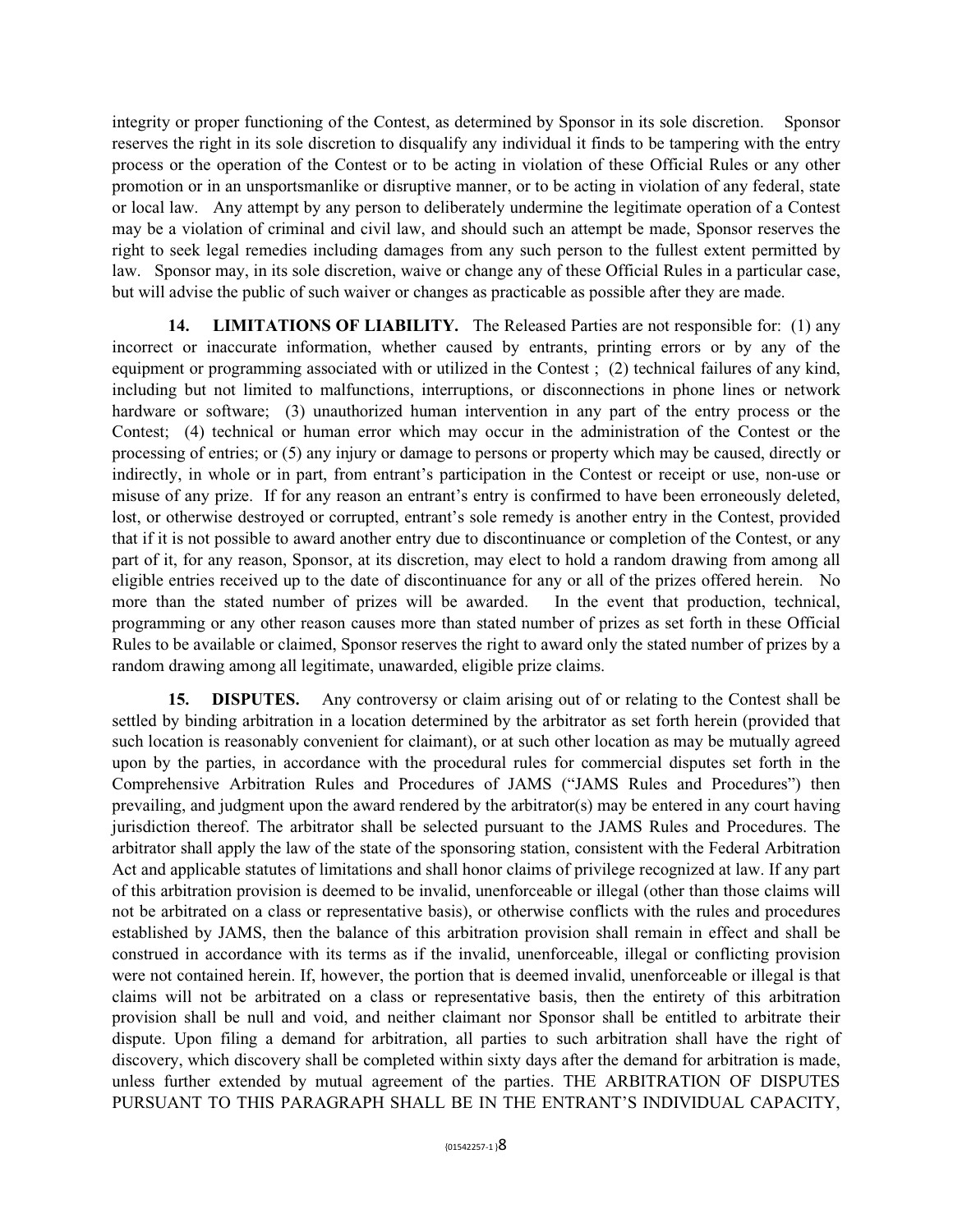AND NOT AS A PLAINTIFF OR CLASS MEMBER IN ANY PURPORTED CLASS OR REPRESENTATIVE PROCEEDING. THE ARBITRATOR MAY NOT CONSOLIDATE OR JOIN THE CLAIMS OF OTHER PERSONS OR PARTIES WHO MAY BE SIMILARLY SITUATED. DO NOT ENTER THIS CONTEST IF YOU DO NOT AGREE TO HAVE ANY CLAIM OR CONTROVERSY ARBITRATED IN ACCORDANCE WITH THESE OFFICIAL RULES.

If for any reason arbitration is not legal or available, then entrant agrees that: (i) any and all disputes, claims and causes of action arising out of or connected with the Contest, or any prizes awarded, other than those concerning the administration of the Contest or the determination of the winner, shall be resolved individually, without resort to any form of class action; (ii) any and all disputes, claims and causes of action arising out of or connected with the Contest, or any prizes awarded, shall be resolved exclusively by the United States District Court or the appropriate state court located in the entrant's SummitMedia radio station's listening area; (iii) any and all claims, judgments and awards shall be limited to actual outof-pocket costs incurred, including costs associated with entering the Contest, but in no event attorneys' fees; and (iv) under no circumstances will entrant be permitted to obtain awards for, and entrant hereby waives all rights to claim punitive, incidental and consequential damages and any other damages, other than for actual out-of-pocket expenses, and any and all rights to have damages multiplied or otherwise increased. SOME JURISDICTIONS DO NOT ALLOW THE LIMITATIONS OR EXCLUSION OF LIABILITY FOR INCIDENTAL OR CONSEQUENTIAL DAMAGES, SO THE ABOVE MAY NOT APPLY TO YOU. All issues and questions concerning the construction, validity, interpretation and enforceability of these Official Rules, or the rights and obligations of entrant and Sponsor in connection with the Contest, shall be governed by, and construed in accordance with, the laws of the state in which the entrant's SummitMedia radio station is located, without giving effect to any choice of law or conflict of law rules (whether of the state in which the entrant's SummitMedia radio station is located or any other jurisdiction), which would cause the application of the laws of any jurisdiction other than the state in which the entrant's SummitMedia radio station is located.

**16. ENTRANT'S PERSONAL INFORMATION.** Information collected from entrants via the Internet, including the SummitMedia website or Internet applications, is subject to Sponsor's Privacy Policy, which is available on every SummitMedia radio station's website under the "Privacy Policy" link. All entry blanks, forms, devices, and materials gathered during the course of entry, as well as all information contained on or within, shall become the sole property of Sponsor to be used, disposed of or destroyed in its sole discretion. Sponsor is not responsible for any incorrect or inaccurate information entered by website users, and assumes no responsibility for any error, omission, interruption, deletion, defect, delay in operation or transmission, communications line failure, theft or destruction or unauthorized access to a SummitMedia radio station website.

To the extent the Contest involves use of a  $3<sup>rd</sup>$  party website, application or platform, individuals should be aware that the third party's Privacy Policy may apply as well. SummitMedia claims no responsibility for the actions of any such third party in the collection or use of your information. Entrant may have the opportunity to opt-in to receive emails from third parties. In the event that entrant opts into any available opportunities to receive information from a third party, that may or may not be associated with this Contest, entrant understands and acknowledges that his/her information will be provided to such third party and may be used by the third party as set forth in the third party's privacy policy. Any available opt-in opportunities are not required to enter the Contest and opting in will not improve your chances of winning.

**17. CONSTRUCTION**. The invalidity or enforceability of any provision of these rules shall not affect the validity or enforceability of any other provision. In the event that any such provision is